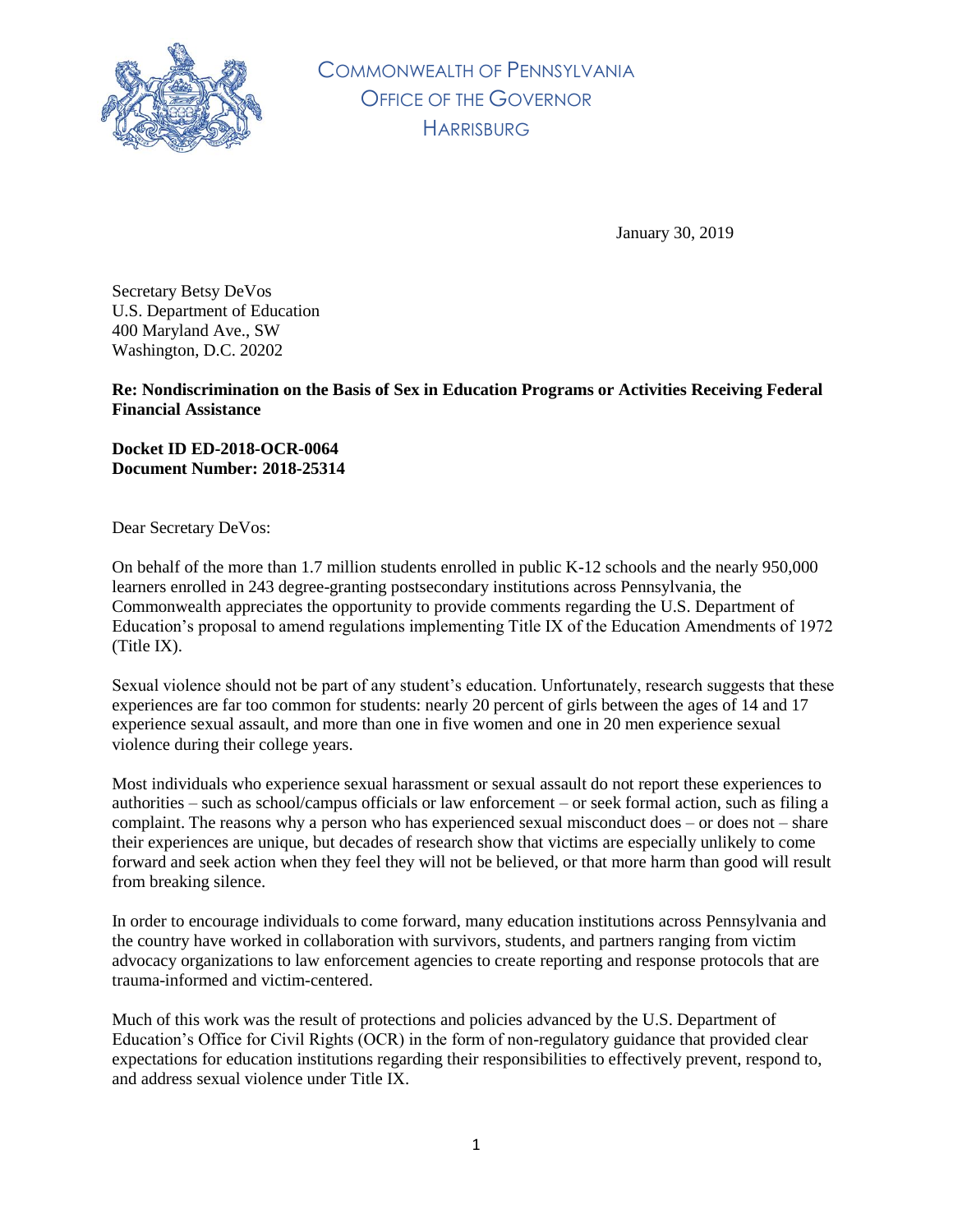The Department's proposed regulations would reverse that progress and would create significant burdens on K-12 and postsecondary institutions to implement prescriptive investigatory and hearing practices that fail to take into account the unique and significant challenges sexual violence poses in education settings. As outlined below, we have serious concerns with these proposed rules and the devastating consequences they could have for Pennsylvania's students, educators, and communities. As such, we strongly urge the Department to make appropriate revisions to the proposed regulations that would facilitate and not hinder the ability of education institutions to respond to complaints of sexual harassment and sexual assault.

### **Subsection 1006.44(e)(1) – Narrowing the Definition of Sexual Harassment**

By more narrowly defining what counts as "sexual harassment" under Title IX, the Department's proposed regulations would make it even more difficult for victims of sexual harassment and sexual assault to come forward and seek action.

Since 2001, the Department has defined sexual harassment as "unwelcome conduct of a sexual nature," and has included within that definition "unwelcome sexual advances, requests for sexual favors, and other verbal, nonverbal, or physical conduct of a sexual nature."<sup>1</sup> Under this longstanding and consistent guidance, institutions have an obligation under Title IX to address harassment that either "denies or limits a student's ability to participate in or benefit from" the school's education program. This definition was reaffirmed by the Department in September 2017, which cites the 2001 *Revised Sexual Harassment Guidance* as a supplemental resource to the interim guidance.<sup>2</sup>

The proposed regulations would upend that current definition by limiting "sexual harassment" to: (1) quid pro quo harassment, (2) sexual assault, or (3) "unwelcome conduct on the basis of sex that is so severe, pervasive and objectively offensive that it denies a person access to the school's education program or activity."

By significantly narrowing the definition of harassment to cases that only deny – rather than deny or limit – educational access and benefits, the Department is encouraging education institutions to focus only on repeated or extremely egregious conduct and ignore other harassing conduct that can negatively affect a student's ability to fully access and/or benefit from their education program. The proposed changes would deviate from longstanding expectations under Title IX that schools and postsecondary institutions address harassment well before it reaches this level of harm and severity.

**Subsection106.44(a) – Limiting Authority to Address On-Campus Impacts of Off-Campus Conduct** The Department has indicated it believes its proposed regulations would simplify and reduce burdens on schools and campuses in their efforts to fulfill that obligation. However, many of the proposed changes would have the opposite effect, restricting education institutions' ability to investigate and address reports of sexual harassment and sexual assault that do not align with prescriptive definitions and procedural requirements.

Under the proposed changes, sexual assault or harassment that takes place outside the confines of institution programs or activities could not be addressed under Title IX, making it harder to hold perpetrators accountable and foster a safe school or campus environment for all students.

 $\overline{\phantom{a}}$ 

<sup>1</sup> *Revised Sexual Harassment Guidance: Harassment of Students by School Employees, Other Students, or Third Parties*, U.S. Department of Education, Office for Civil Rights, January 19, 2001, [https://www2.ed.gov/about/offices/list/ocr/docs/shguide.html.](https://www2.ed.gov/about/offices/list/ocr/docs/shguide.html) 

<sup>2</sup> *Q&A on Campus Sexual Misconduct*, U.S. Department of Education, Office for Civil Rights, September 2017, [https://www2.ed.gov/about/offices/list/ocr/docs/qa-title-ix-201709.pdf.](https://www2.ed.gov/about/offices/list/ocr/docs/qa-title-ix-201709.pdf)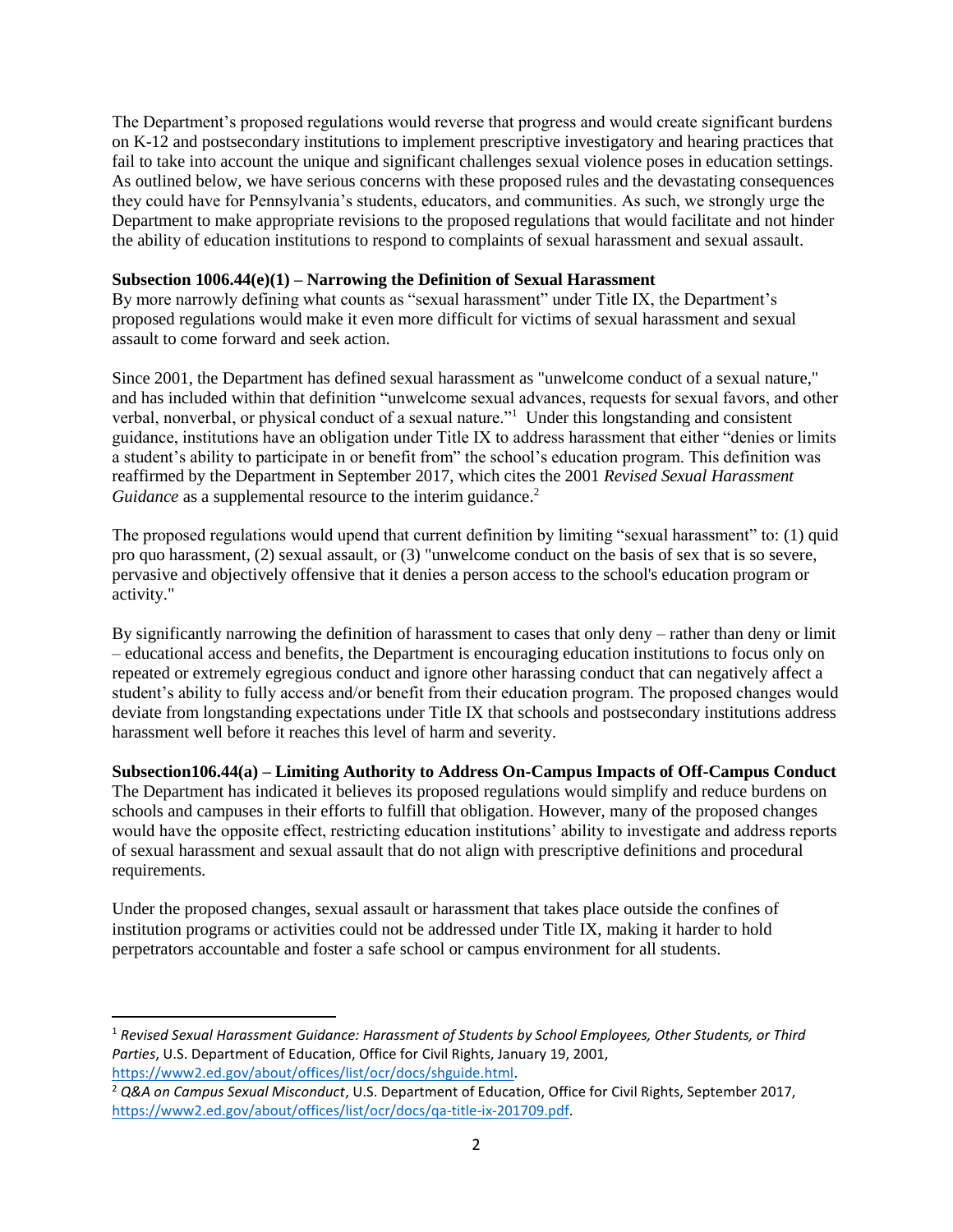Under the new proposed rules, institutions would only need to respond to "conduct within its education program or activity," which would permit institutions to ignore off-campus incidents, like incidents at student parties. It may also create some confusion about whether schools and campuses are required to respond to online harassment, a growing concern in both K-12 and postsecondary education settings. Additionally, the alleged harassment must have occurred within the United States – thus potentially prohibiting institutions from addressing allegations of sexual harassment in study abroad programs.

### **Subsection 106.45(b)(3) – Requirement that Certain Charges Must Be Dismissed**

Subsection 106.45(b)(3) provides a mandate for when an institution must investigate a formal complaint and how it must investigate that complaint. Unfortunately, the language also states that an institution must dismiss a formal complaint that does not meet the narrowed definition of "sexual harassment" or does not occur within the recipient's program or activity. This language contradicts the stated intention of the Department in the preamble to provide institutions with the discretion and flexibility to continue with student conduct proceedings outside the Title IX context.

As currently written, the regulations would also require that a formal complaint alleging that a student sexually assaulted another student must have occurred on campus or at a location that is clearly a part of the institution's education program or activity. In all other situations, such as a sexual harassment or a sexual violence incident that occurred at an off-campus party, during a study abroad program or even online, the formal complaint of a victim willing to come forward would have to be dismissed because the alleged conduct did not occur as part of the institution's education program or activity.

Were it not for this "must dismiss" language, the revisions to the definition of sexual harassment and the requirement that the harassment must be "conduct within its education program or activity" and within the United States would not be as problematic because the institution, in its discretion, could still address conduct that did not meet these conditions through student conduct proceedings outside the Title IX context. The "must dismiss" language will encourage respondents to challenge any sexual harassment conduct proceedings, regardless of whether the charge is pursued under the Title IX grievance procedures.

These proposed changes would also effectively establish a different threshold for institutions' responses to sexual misconduct than for other forms of harassment or violence that occur off-campus. Schools and postsecondary institutions frequently address issues that take place off-campus – such as drug or alcohol use, physical assault, cyberbullying, hazing, etc. – since they can have a negative effect on students' ability to learn in an education setting. Because these cases would not meet the narrow and prescriptive criteria proposed by the Department, however, school administrators and campus leaders could not address sexual harassment and sexual violence in the same way as other serious conduct issues.

## **Subsection 106.45(b)(4)(i) - Burden of Proof**

The burden of proof established under 2011 Dear Colleague Letter issued by OCR required institutions to use the "preponderance of the evidence" standard (more probable than not) to determine whether sexual harassment or sexual violence occurred. The new proposed regulations would allow institutions to shift the threshold to a "clear and convincing evidence" standard (highly probable), which is a higher bar (making it more difficult to establish that the assault/harassment occurred).

Coupled with a narrower definition of "sexual harassment" that relies on standards of harm typically reserved for lawsuits seeking monetary damages, the Department's proposed changes to evidentiary standards would inappropriately impose expectations on education institutions that should be reserved for our civil and criminal justice systems.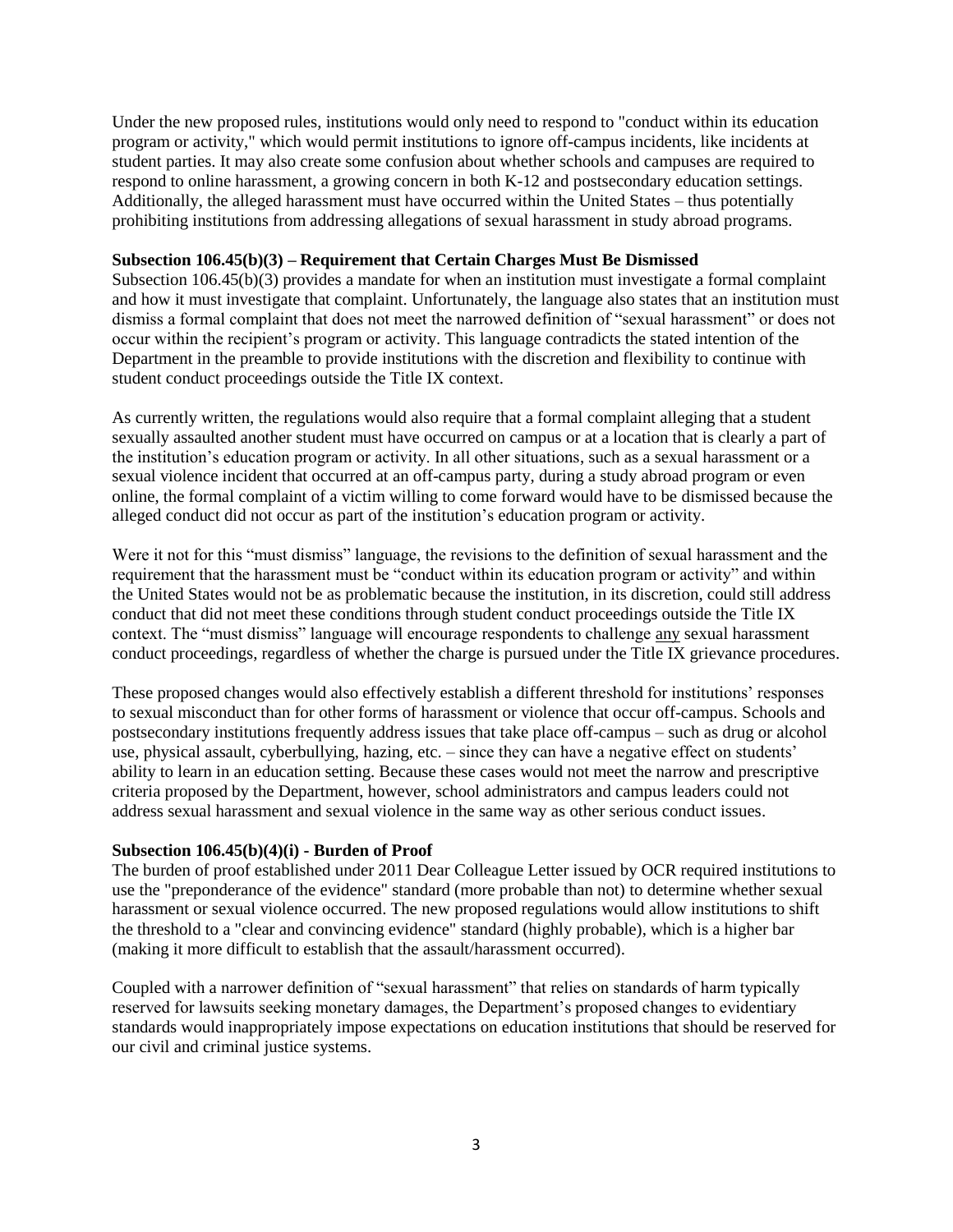We believe the preponderance of the evidence standard is more appropriate for a process that is not a civil or law enforcement legal process, such as misconduct/disciplinary investigations and hearings conducted in education settings.

In addition, we strongly oppose the Department's consideration of a uniform standard of evidence for both Title IX cases and other cases in which a similar disciplinary sanction may be imposed. As referenced previously, sexual violence remains an underreported violence crime at schools and on college campuses; efforts to impose additional evidentiary burdens on individuals seeking to report sexual assault or sexual harassment would likely have a chilling effect on victims coming forward to seek protections and support from education institutions.

**Subsections 106.44(a) and 106.44(e)(5) and (6). – Requirement of a More Formal Reporting Process** Under the Department's 2001 guidance, K-12 schools and postsecondary institutions are required to intervene and take immediate effective action to eliminate and prevent the recurrence of a hostile environment if they "reasonably" should have known about a violation. Under this longstanding requirement, a school was considered to "have notice" of a violation if a the incident was known to any "responsible employee," defined as "any employee who has the authority to take action to redress the harassment, who has the duty to report to appropriate school officials sexual harassment or any other misconduct by students or employees, or an individual who a student could reasonably believe has this authority or responsibility."<sup>3</sup> The guidance also provides multiple avenues for notice to be given to schools that triggers a responsibility to act, including both formal grievances and informal complaints made directly to these employees, as well as indirect ways, such as observations, information shared from sources such as other staff, community members, media organizations, parents/families, or administrators.

By contrast, the Department's proposed regulations would hold education institutions responsible for addressing a complaint only if they have "actual knowledge" that an offense occurred (i.e., if they are "deliberately indifferent" to known sexual harassment), a much higher bar. In addition, the proposed rules would mean that an investigation and the grievance process would be triggered only if a formal complaint is filed with the Title IX Coordinator or another official who has the authority to institute corrective measures – a significantly narrower set of individuals compared with the current criteria of responsible employees. This tightening of the reporting process fails to honor the important role that educators, staff, and other personnel play in ensuring students' safety and well-being, and will most likely lead to victims choosing not to report and pursue action.

The proposed regulations requiring institutions to address complaints only where there is "actual knowledge" of an offense also undermines the awareness and training campaigns undertaken by education institutions over the course of the last decade or so. Many of these campaigns deployed the message of "see something, say something", creating institutional cultures where individuals knew and adhered to a responsibility to report both suspected and known violations, and survivors could report an offense with the expectation the education institution would take action.

# **Subsections 106.45 and 106.45(b)(3)(vii) – Turning Campus Hearings into Courtrooms**

 $\overline{a}$ 

In the case of institutions of higher education, the proposed rule would require live hearings with crossexamination to be conducted by a party's advisor (who may be an attorney). The concern is that both complainants and respondents will bring experienced trial counsel as advisors who will use the crossexamination portion of a hearing to disrupt and seize control of a process that is not a civil or criminal justice process where rules of court exist and are able to be enforced against both parties and their

<sup>3</sup> *Revised Sexual Harassment Guidance: Harassment of Students by School Employees, Other Students, or Third Parties*, U.S. Department of Education, Office for Civil Rights, January 19, 2001, [https://www2.ed.gov/about/offices/list/ocr/docs/shguide.html.](https://www2.ed.gov/about/offices/list/ocr/docs/shguide.html)